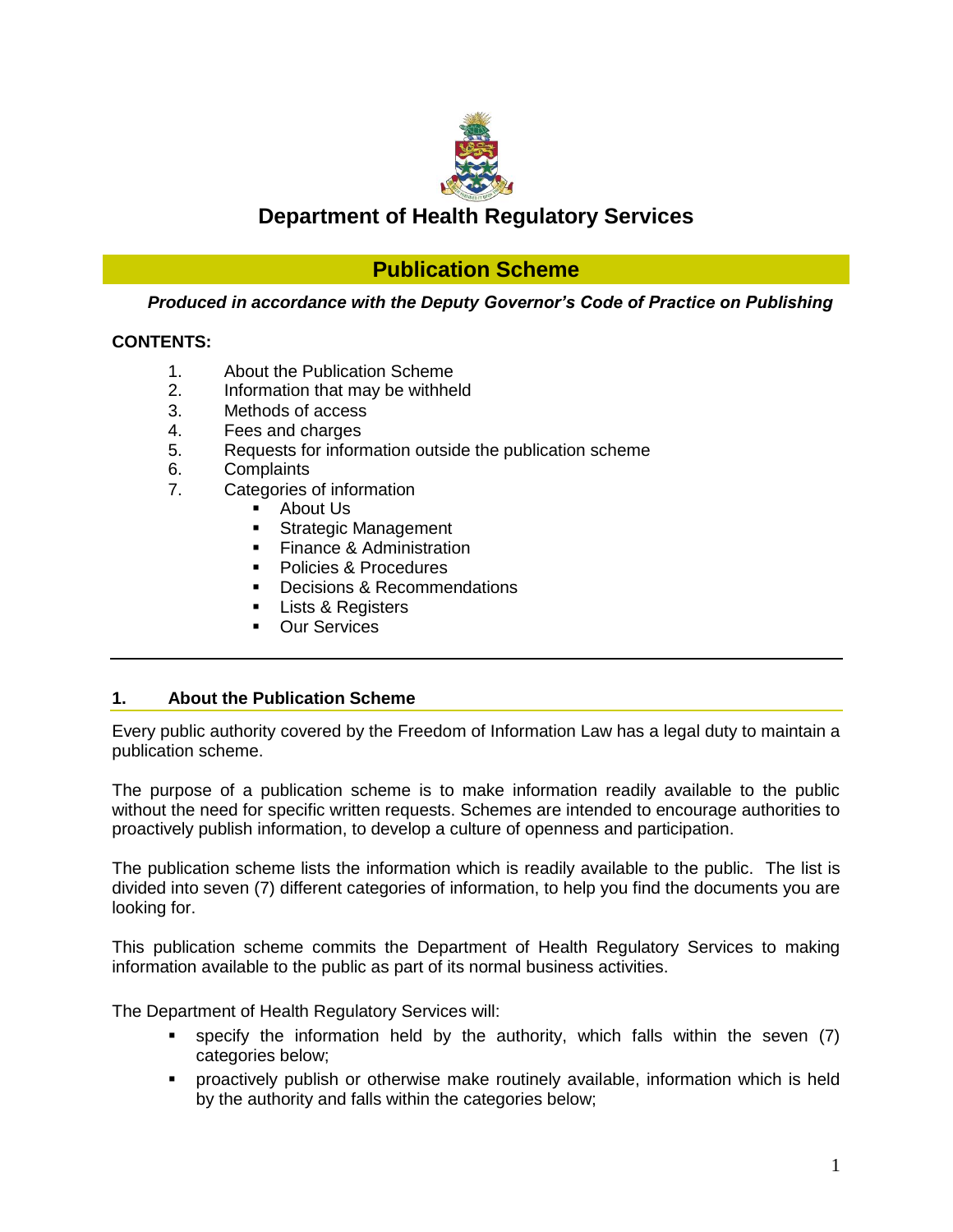- describe the methods by which specific information is made available, so that it can be easily identified and accessed by members of the public;
- **I** list any fees charged for access to information described in this scheme;
- publish or otherwise make information available, in accordance with the methods and fees stated in this scheme;
- **nake this publication scheme available to the public;**
- regularly review and update the information made available under this scheme.

## **2. Information that may be withheld**

The Department of Health Regulatory Services will generally not publish:

- **information in draft form:**
- **EXED** information that is not held by the Department of Health Regulatory Services, or which has been disposed of in accordance with a legally authorised disposal schedule;
- $\blacksquare$  information that is not readily-available for example: information that is contained in files that have been placed in archive storage, or is otherwise difficult to access;
- information which is exempt under the FOI Law, or otherwise protected from disclosure – for example: personal information; or commercially sensitive information. Records containing exempt matter will be published in a redacted1 form, where ever it is practical to do so, indicating which exemptions apply.

In maintaining this publication scheme, our aim is to be as open as possible.

However, there may be limited circumstances where information will be withheld from one of the categories of information listed in *section 7: Categories of information*.

Information will only be withheld where the FOI Law expressly permits it.

For example: where disclosure would breach the law of confidentiality, infringe personal privacy, harm the Department of Health Regulatory Service's (or another organisation's) commercial interests, or endanger the protection of the environment.

When ever information is withheld, we will inform you of this and explain why that information cannot be released. Even where information is withheld, it may be possible to provide a redacted copy, with the exempt matter edited out.

If you wish to complain about any information which has been withheld, please refer to *section 6: Complaints*.

## **3. Methods of access**

 $\overline{a}$ 

Information available under our publication scheme will usually be accessible through the methods described below.

*Section 7: Categories of information* provides more details on the information available under the scheme, along with additional guidance on how the information within each category may be accessed.

<sup>1</sup> A copy of the record, with the exempt matter deleted in accordance with the National Archive's *Redaction Standard*.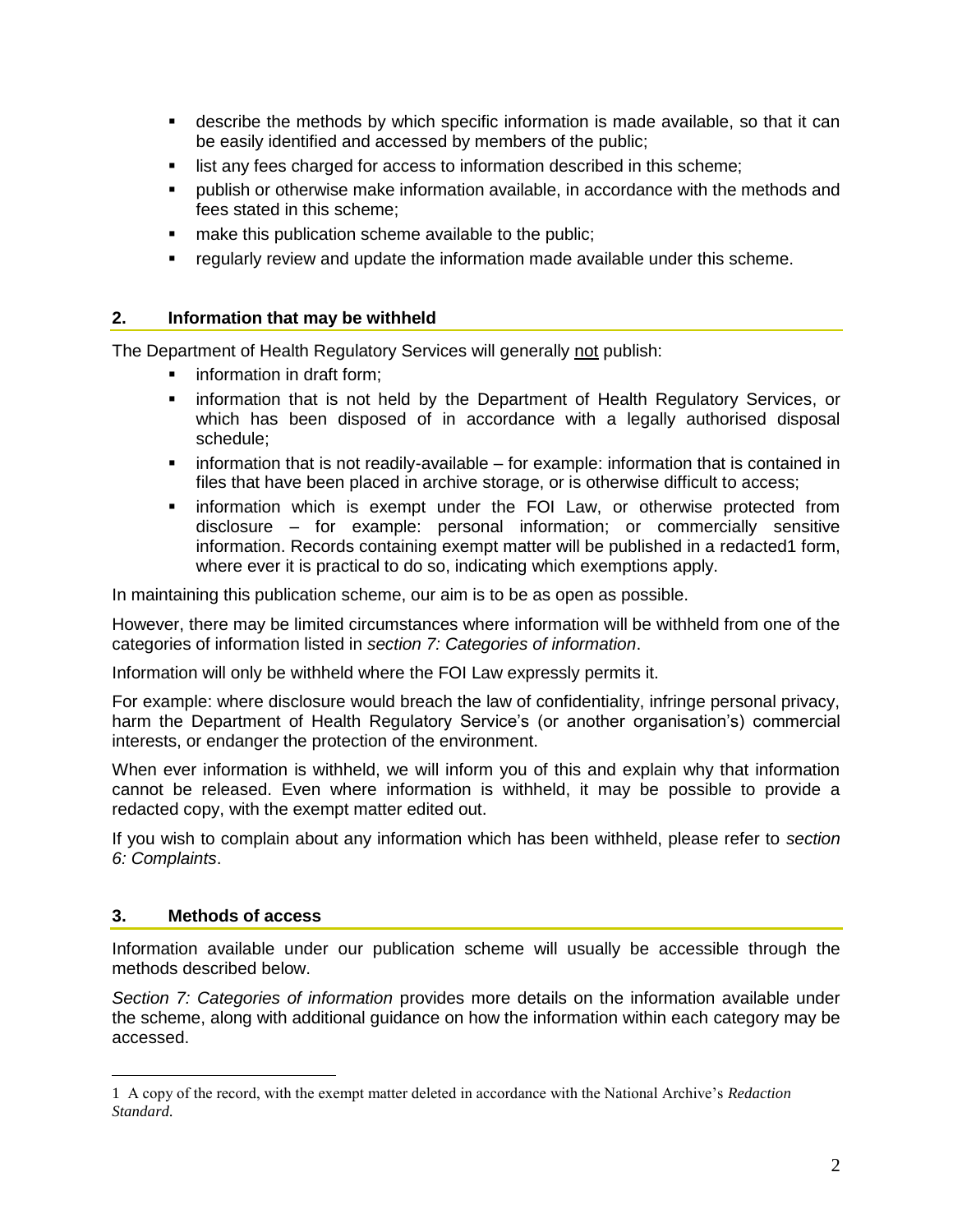#### *Online*

Many of our documents are published electronically on this website and can be downloaded in PDF format. Where information is available online, a link within *section 7: Categories of information* will direct you to the relevant page or document.

If you are having trouble locating information listed under our scheme, please contact Davina Wilson, Information Manager or Mrs. Lyria Lawson-Josephs, Information Manager (Designate) on 946-2084 or at [foi.hrb@gov.ky](mailto:foi.hrb@gov.ky)

#### *Email*

If information is listed in our publication scheme but is not published on the website, we may be able to send it to you by email. You can email us at [foi.hrb@gov.ky](mailto:foi.hrb@gov.ky) to request information. Please provide a telephone number so that we can call you to clarify details if necessary.

## *Phone*

Documents listed in the publication scheme can also be requested by telephone. Please call Mrs. Davina Wilson or Mrs. Lyria Lawson-Josephs on 946-2084 to request information.

#### *Post*

All information listed in the publication scheme will usually be available in hard copy.

Requests may be addressed to:

*Information Manager Department of Health Regulatory Services Government Administration Building P.O. Box 132 Grand Cayman KY1-9000 CAYMAN ISLANDS*

In your request, please provide your name and address, full details of the information or documents you would like to receive. You may also wish to provide a telephone number so that we can call you to clarify details if necessary. For faster processing, please also include any applicable fee. (See *section 4: Fees and charges* for further details.)

#### *Personal visits*

In limited cases, you may be required to make an appointment to view information listed in the publication scheme. This will be clearly stated in *section 7: Categories of information*, and relevant contact details will be provided in that section.

#### *Advice and assistance*

If you experience any difficulty identifying the information you want to access, please contact Mrs. Davina Wilson or Mrs. Lyria Lawson-Josephs on 946-2084 or at [foi.hrb@gov.ky](mailto:foi.hrb@gov.ky) .

The Department of Health Regulatory Services will adhere to its obligations under section 10 of the FOI Law, and any requirements relating to disability or discrimination, when providing information in accordance with this publication scheme.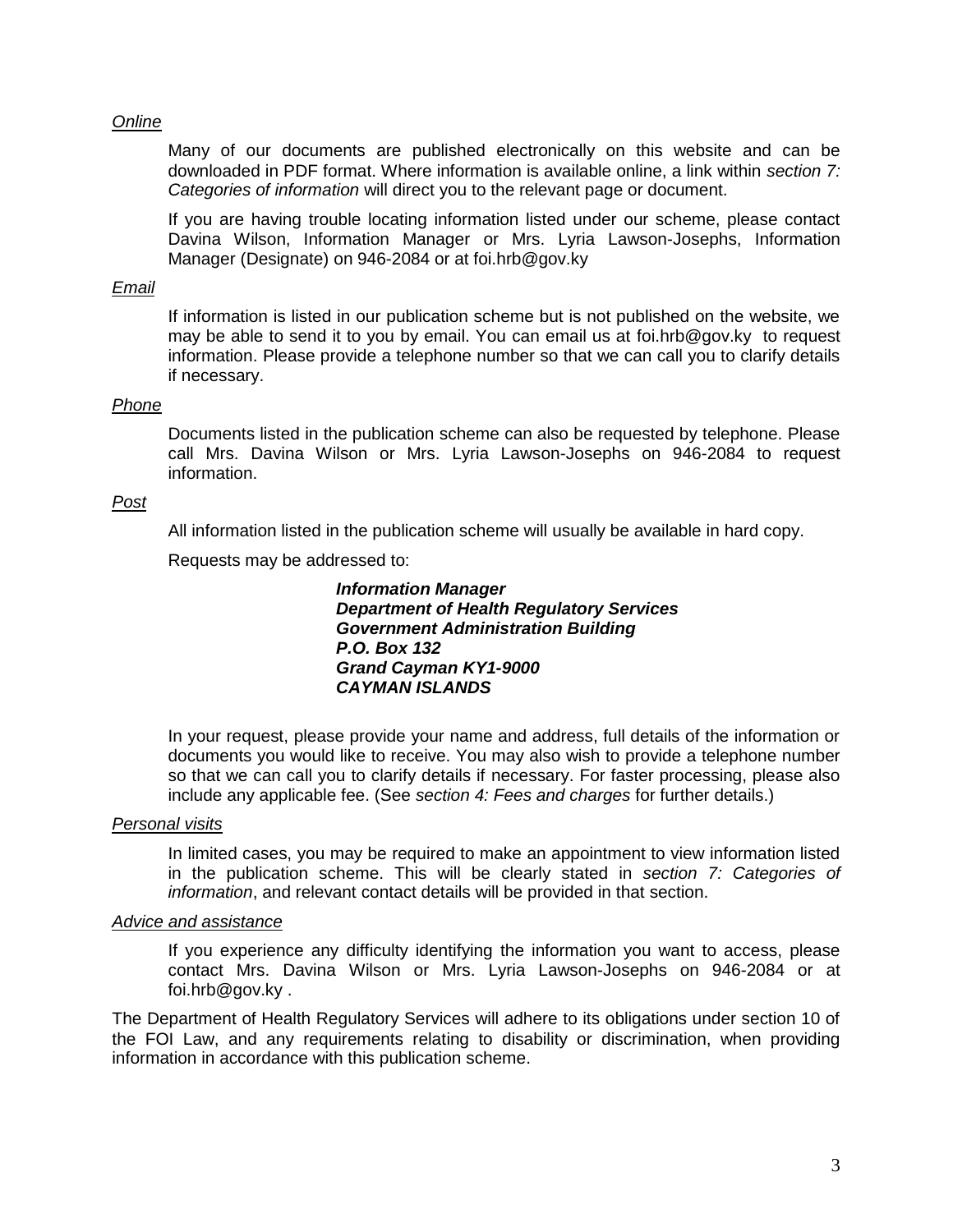Information will be provided in the language in which it is held or in such other language that is legally required. Where the Department of Health Regulatory Services is legally required to translate any information, it will do so.

## **4. Fees and charges**

The purpose of this scheme is to make the maximum amount of information readily available at minimum effort and cost to the public. The Department of Health Regulatory Services strives to ensure that fees and charges are clearly explained and kept to a minimum.

Information which is published online, downloaded through a website, or sent to you by email (if the document does not already have a charge attached to it) will be provided free of charge.

Fees may be charged for providing information in paper copy or on computer disc. Charges will reflect the actual costs of reproduction and postage, as described below.

#### **Photocopies:**

Black & White copy (all sizes) -\$1.00 per page; Color copies (all sizes) \$1.50 per page.

#### **Fee for a copy of any part of register, for every sheet copied**:

- a) if certified \$10
- b) if uncertified \$7

#### **Computer Discs:**

\$2.00 per disc

## **Search & Inspection of Records:**

Health Practitioner Register - \$5.00 for each record inspected.

An official search of documents held by the Health Practice Commission will be at a cost of \$50 per hour or part thereof. Please note that the fees for the search and inspection of the Health Practice register is mandated under section 5 and 6 of the Health Practice Regulations, (2005 Revision).

These publications are charged at the cover price, plus actual postage costs as charged by the Cayman Islands Postal Service.

#### *Reproduction costs*

Where fees apply, photocopied information will be charged at a standard rate of \$1.00 per page (black and white; any size) and \$1.50 per page (colour; any size). Computer discs will be charged at a rate of \$2 per disc.

#### *Postage costs*

The Department of Health Regulatory Services will pass on to the requester the actual costs of postage or courier delivery.

Details of any individual charges which differ from the above policy are provided within *section 7: Categories of information*.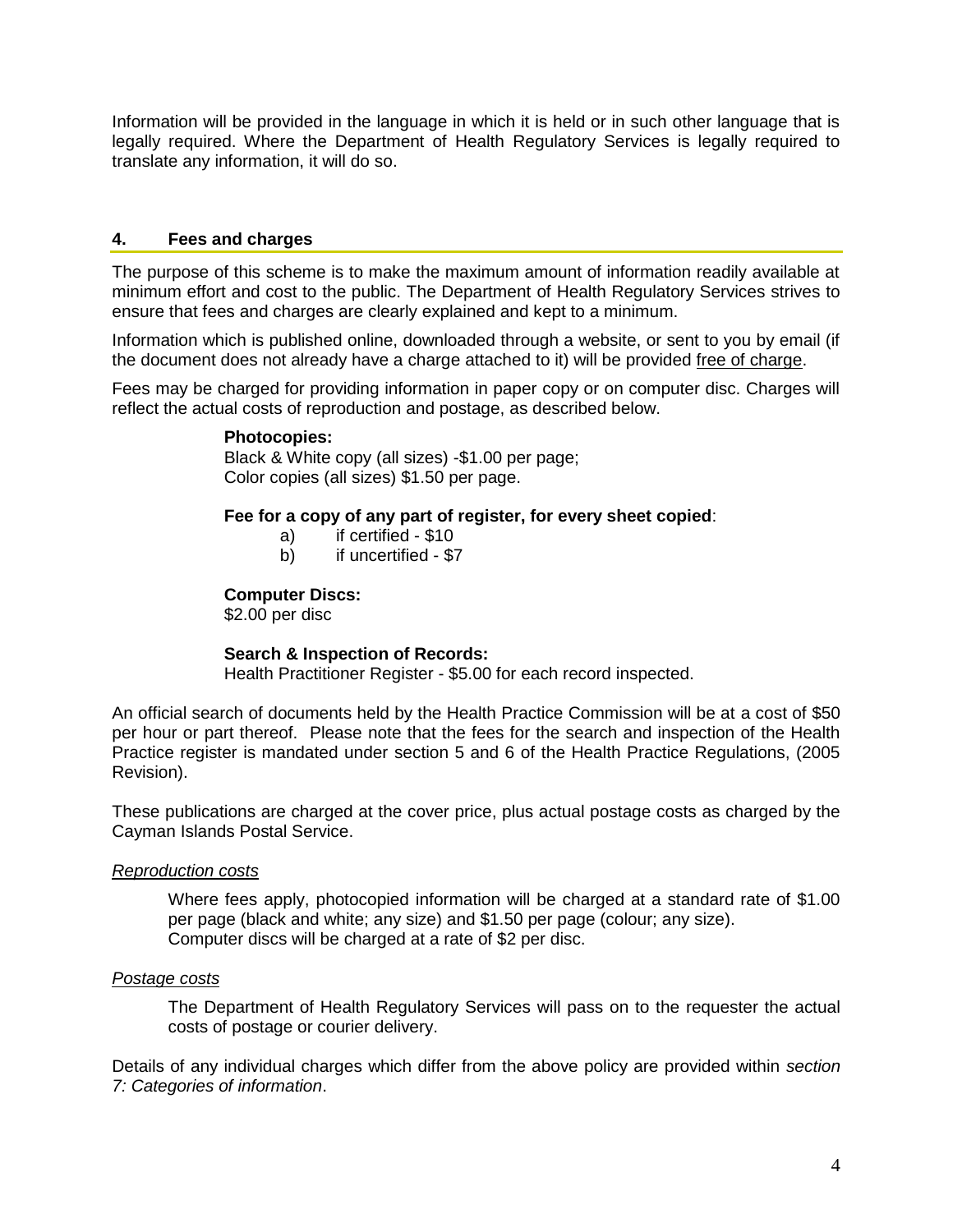If a fee applies, you will be advised of the amount and how it has been calculated. Information will be provided when the Department of Health Regulatory has received your payment.

#### **5. Requests for information outside the Publication Scheme**

Information held by the Department of Health Regulatory Services that is not published under this scheme can be requested in writing and emailed to [foi.hrb@gov.ky](mailto:foi.hrb@gov.ky) or posted to

#### **Government Administration Building**

#### **Box 132**

#### **133 Elgin Avenue**

#### **Grand Cayman KY1-9000.**

#### **CAYMAN ISLANDS**

For additional details you can also go on our website at [www.dhrs.gov.ky.](http://www.dhrs.gov.ky/) Your request will be considered in accordance with the provisions of the FOI Law.

#### **6. Complaints**

The Department of Health Regulatory Services aims to make our publication scheme easy to use, and to ensure our information is accessible to the public.

If you wish to complain about any aspect of this publication scheme, please contact Ms. Davina Wilson or Mrs. Lyria Lawson-Josephs and we will try to resolve your complaint as quickly as possible.

Further information about our complaints procedures can be obtained from the Information Manager or Information Manager Designate. You may contact her on 946-2084 or email her at [foi.hrb@gov.ky](mailto:foi.hrb@gov.ky) .

You have legal rights to access information under this scheme, and a right to complain to the Information Commissioner if you are dissatisfied with our response.

> Information Commissioner's Office, 2<sup>nd</sup> Floor, Elizabethan Square, Building 1 George Town, Grand Cayman

PO Box 1375 Grand Cayman KY1-1108 CAYMAN ISLANDS

Telephone: +1 345 747 5402 Email: *[appeals@ico.gov.ky](mailto:appeals@ico.gov.ky)*

## **7. Categories of information**

- About Us
- **Strategic Management**
- **Finance & Administration**
- Policies & Procedures
- **Decisions & Recommendations**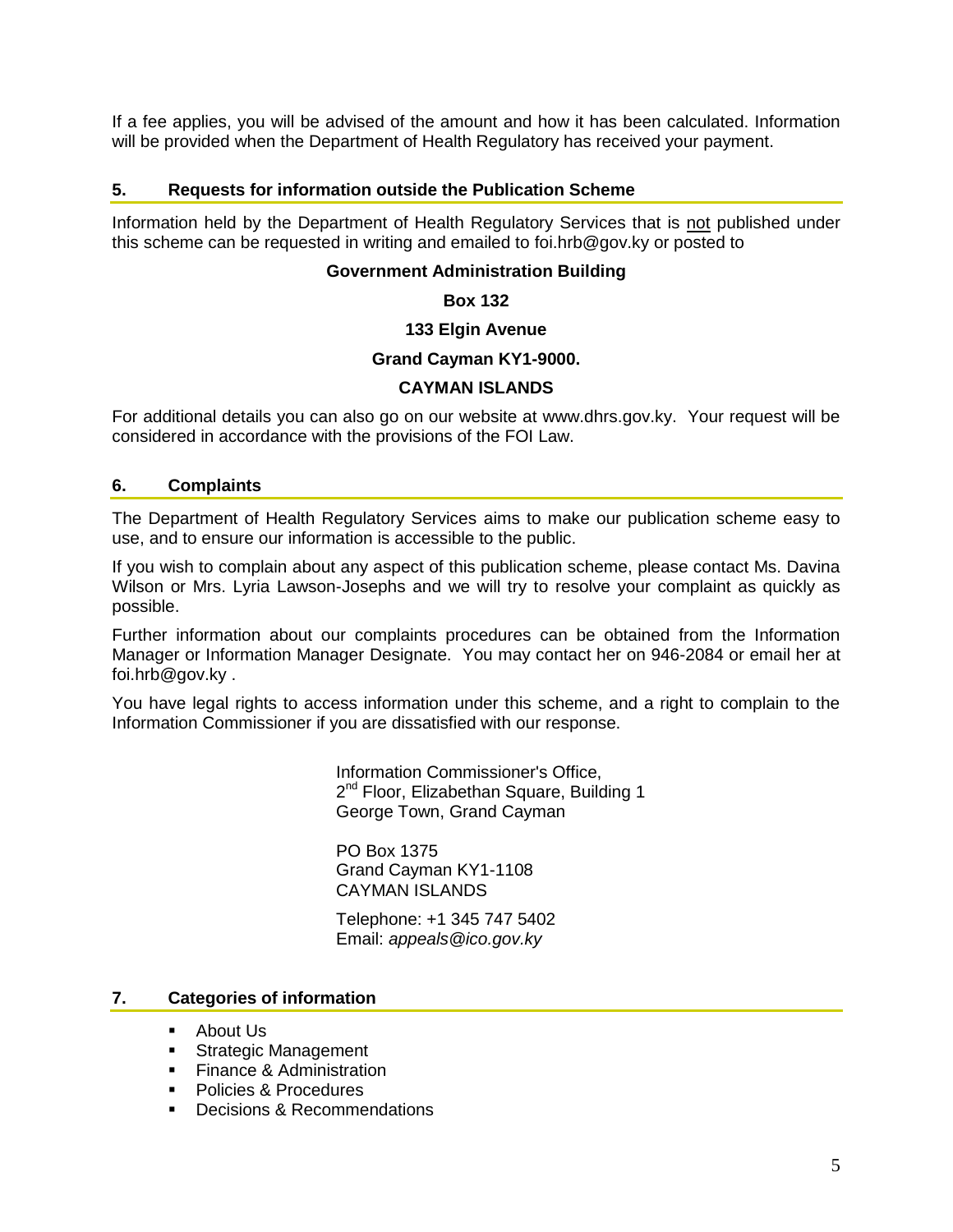- **Lists & Registers**
- **Dur Services**

## **ABOUT US**

The Department of Health Regulatory Services (DHRS) was formed on the 1<sup>st</sup> July 2008 as a result of the merge between the Health Insurance Commission (HIC) and the Health Practice Commission (HPC). The Department of Health Regulatory Services monitors and regulates the health insurance and health care industries in the Cayman Islands. The Department also provides assistance to the public in resolving disputes regarding the provision of health insurance and health care services.

The principal officer of the DHRS is Mr. Mervyn Conolly, Director of the Department of Health Regulatory Services and Superintendent of Health Insurance. The contact detail for the principal officer is listed below.

#### **Health Insurance Regulatory Services/Health Insurance Commission**

**Health Practice & Facilities Regulatory Services/ Health Practice Commission**

 Government Administration Building 133 Elgin Avenue, Grand Cayman

Mr. Mervyn Conolly

Government Administration Building Box 132 133 Elgin Avenue Grand Cayman KY1-9000 Grand Cayman KY1-9000 CAYMAN ISLANDS CAYMAN ISLANDS 946-2084 (P) 946-2081 (P) 946-2845 (F) 946-2845 (F) Email: hic@gov.ky Email: hpbusers@gov.ky

Government Administration Building Box 132 133 Elgin Avenue

Freedom of Information website [www.foi.gov.ky](http://www.foi.gov.ky/)

Opening Hours: 8:30 am to 5:00 pm

## **About the Ministry Health, Environment, Youth, Sports & Culture**

The Ministry of Health, Environment, Youth, Sports and Culture is committed to empowering people in the Cayman Islands to achieve optimal well-being through strategic policies, innovative programs, and proactive services governed by the highest principles of justice, personal and public integrity and excellence of standards.

The Chief Officer for the Ministry of Health, Environment, Youth, Sports and Culture is Mrs. Jennifer Ahearn. The contact details for the Ministry of Health, Environment, Youth, Sports and Culture is as follows:

> New Government Administration Building Grand Cayman KY1-9000, CAYMAN ISLANDS 244-2318 (P) 949-1790 (F)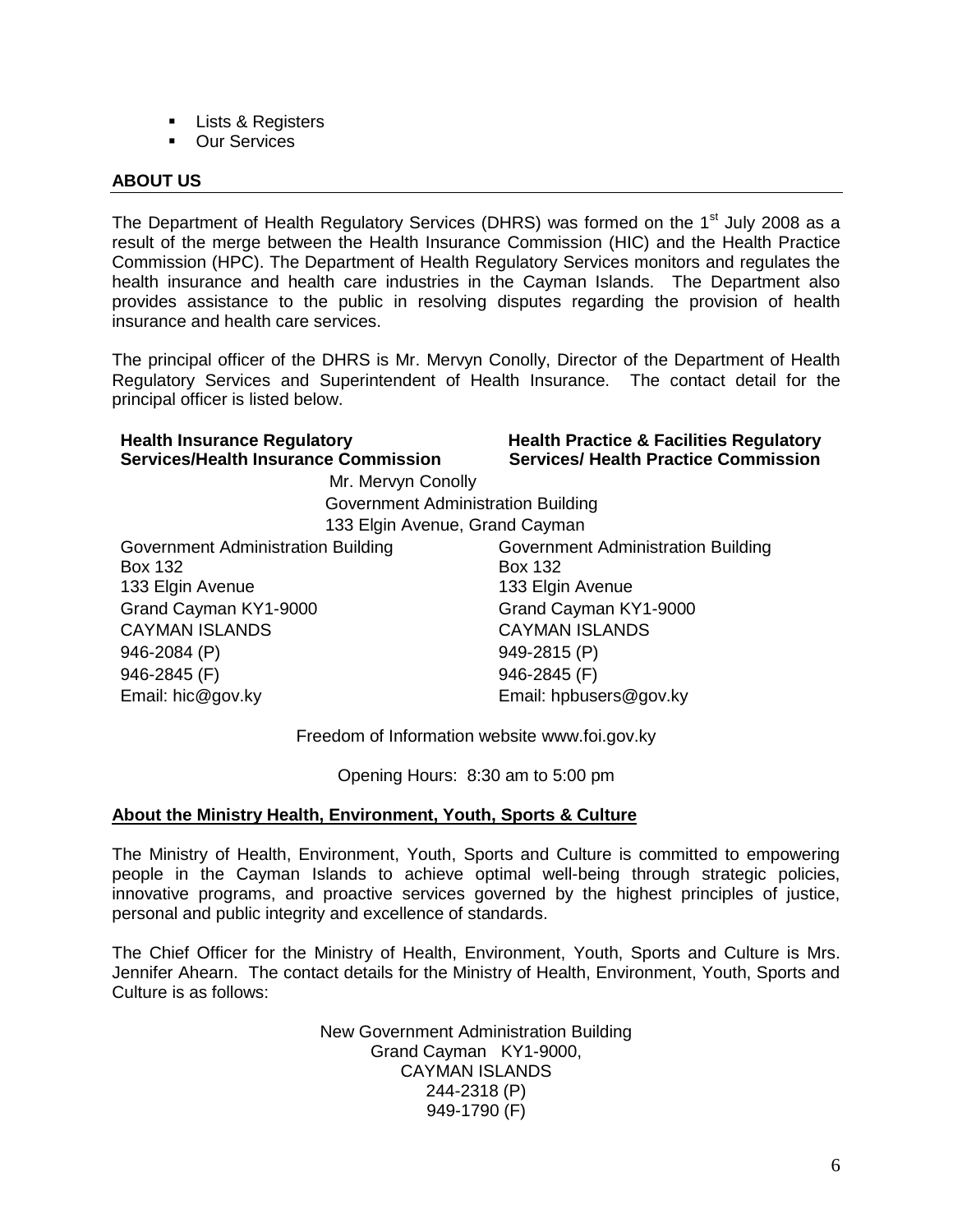#### Opening Hours: 8:30am to 5:00pm, Monday to Friday

#### **Organisation and functions**

The mission of the Department of Health Regulatory Services is to effectively monitor and regulate the health insurance and health care industries in the Cayman Islands. The Department also provides assistance to the public in resolving disputes regarding the provision of health insurance and health care services.

The following Councils and Commissions are associated with the DHRS:

- Health Insurance Commission Board
- **Health Practice Commission Board**
- **Nedical & Dental Council**
- **Nursing & Midwifery Council**
- **Pharmacy Council**
- Council for Professions Allied with Medicine

The above mentioned Councils and Boards usually meet once per month at the Department of Health Regulatory Services Conference Room located at the Government Administration Building. However, these meetings are not generally open to the public.

#### **Functions of the Department of Health Regulatory Services**

#### **Function – Investigate and Resolve Complaints/Inquiries**

#### Description of Function:

Complaints/inquiries are investigated and resolved based on the Health Insurance Commission's policy and procedures.

#### **Function – Public Education Campaign**

#### Description of Function

A sustained public education campaign on health insurance and functions of the Health Insurance Commission in the Cayman Islands.

#### **Function – Enforcement Issues Pertaining to the Health Insurance and Health Practice Law and Regulations**

#### Description of Function:

- **Investigation of all report on non-compliance with the Health Insurance and** Health Practice Law and Regulations;
- **Preparation of cases for legal action;**
- **Onsite inspections of approved insurers:**
- **Onsite inspections of health care facilities;**
- Onsite inspections of employers.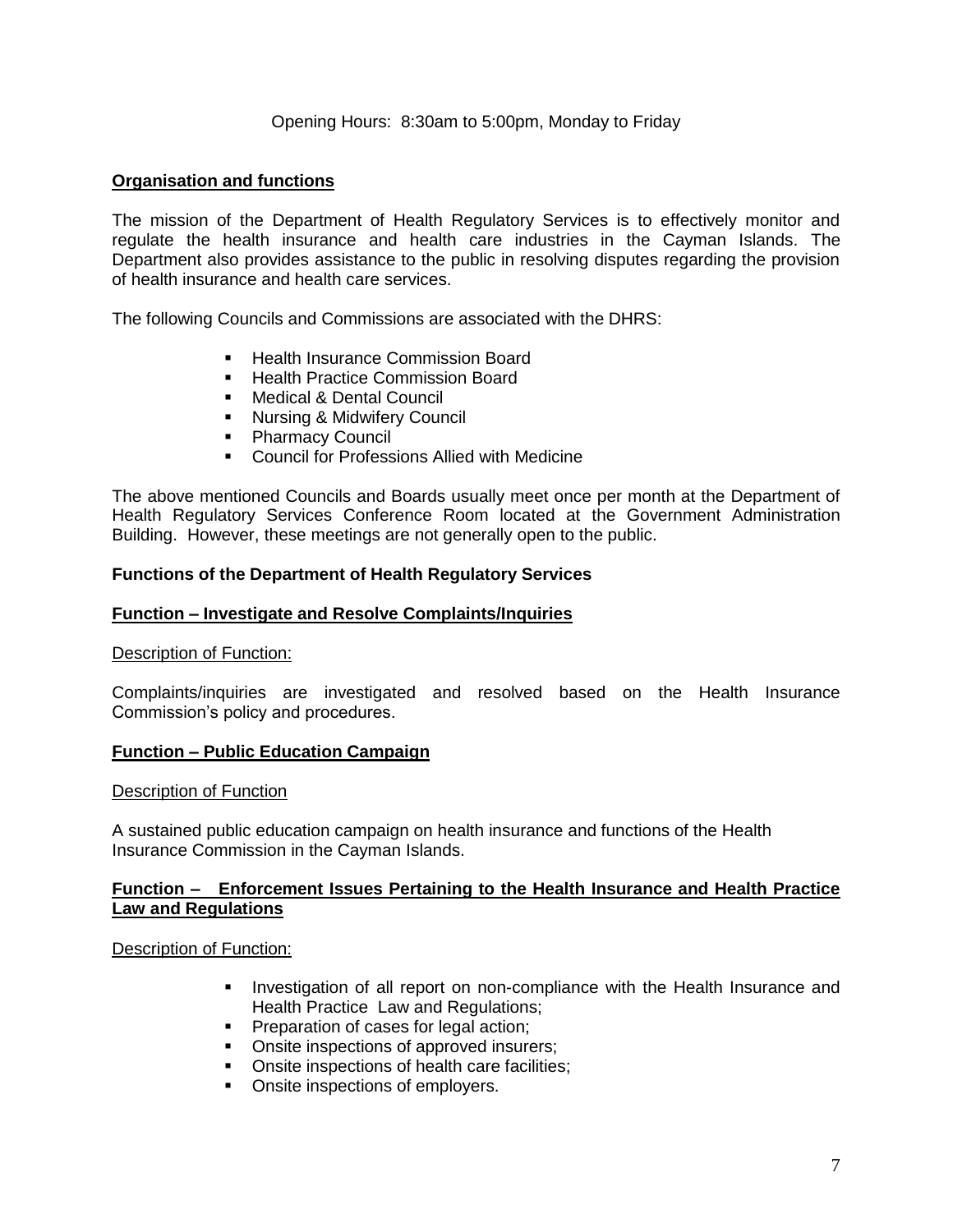## **Function – Collection of Segregated Insurance Fund**

## Description of Function:

- Collection of Segregated Insurance Fund Payments:
- **Deposit of Segregated Insurance Fund Payments;**
- Review reports on the number of insured persons;
- **Monitor the number of indigent persons;**
- **Preparation of Segregated Insurance Fund financial statements for audit.**

## **Function – Administrative Services**

## Description of Function:

- Contribution to Cabinet Papers, speeches, statements, responses to Parliamentary Questions, replies to correspondence and board minutes;
- Advise the Minister generally on any pertinent matter(s) relating to health insurance and health practice;
- Administrative services to the Board:
- **Review and research Legislation;**
- Development of budget reports (quarterly & annually) and invoices to the Ministry.

## **Function – Registration of Practitioners and Facilities**

## Description of Function:

- Registration of health care practitioners;
- Regulation of the professional conduct and discipline of registered practitioners;
- **Requiation of the training requirements for both applicants and the purpose of** practitioners retaining their registration;
- **Promoting high standards of professional conduct and performance;**
- Advising the Ministry on policy relating to health practice in the Islands including determining the type of health professions which should be permitted in the Islands.

## **Function – Facility Inspections**

#### Description of Function:

- **Inspection of healthcare facilities;**
- **Certification of healthcare facilities:**
- Advising the Director of Planning on applications for the development of healthcare facilities.

## **Frequently Asked Questions**

▪ **Can a corporation be registered as a facility?**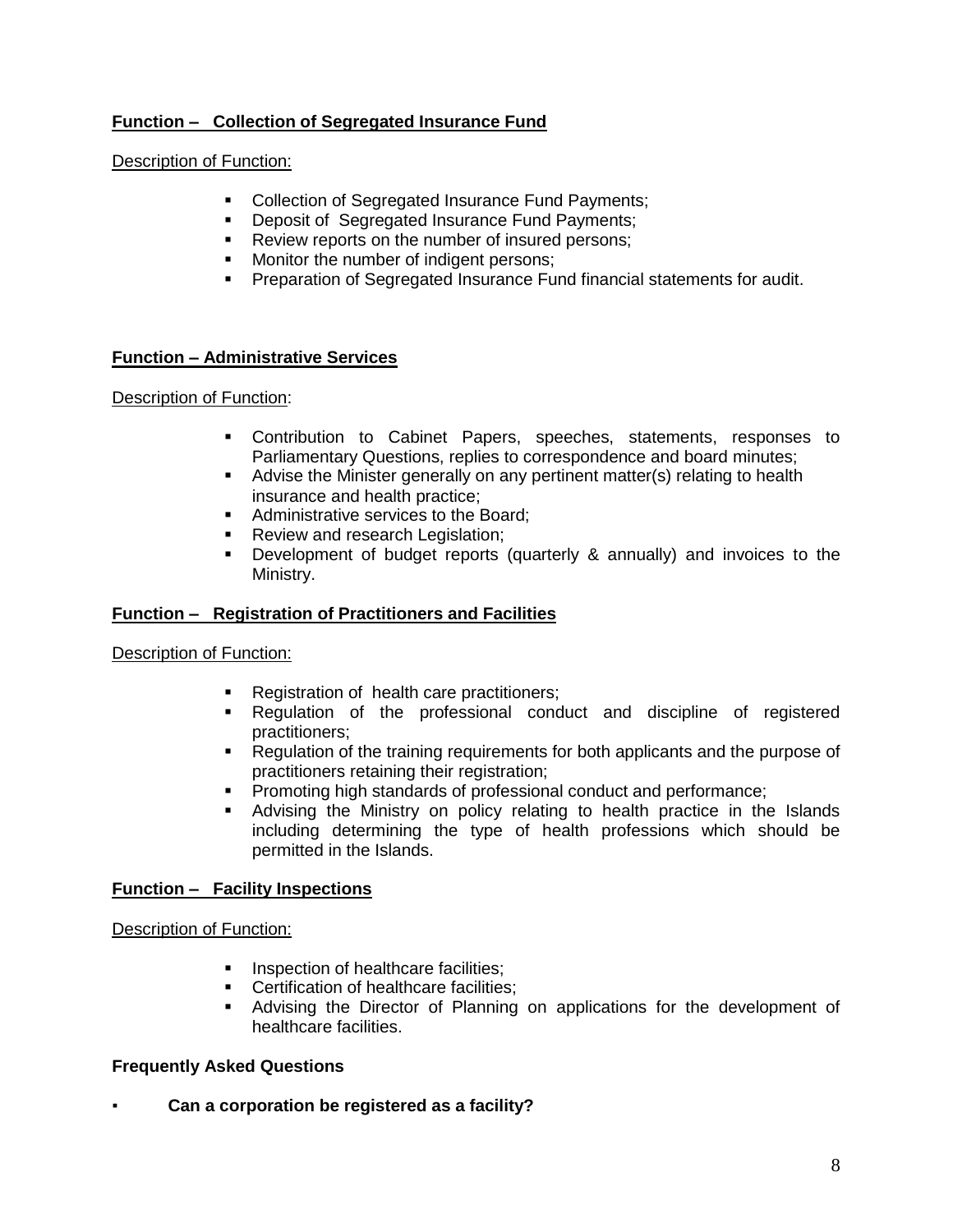In section 4 (10) of the Health Practice Registration Regulations state that "Where an applicant is a non-Caymanian health practitioner (full-time resident or visiting) he shall provide written evidence at the date of application that he is or will be affiliated with a registered Caymanian health practitioner in the Islands or with one of the registered health care facilities in the islands." Therefore, providing that the corporation has Caymanian ownership, consistent with the Health Practice Law (2005 Revision) and Trade and Business laws, then the application for registration will be accepted. Please click here for the Guidelines and Application for Facility Registration.

#### **How many Continuing Education Credit hours do I require for the retention of my registration?**

Each Council is tasked with the duty to assign a minimum number of Continuing Education hours. Please check your Council for their requirements. Click your Council below to access the Continuing Education information for:

- 1. [The Council for Professions Allied with Medicine –](http://www.dhrs.ky/councils.php?id=CPAM) Continuing Education Information [www.dhrs.ky/councils.php](http://www.dhrs.ky/councils.php)
- 2. [The Medical and Dental Council –](http://www.dhrs.ky/councils.php?id=MDC) Continuing Education Information [www.dhrs.ky/councils.php](http://www.dhrs.ky/councils.php)
- 3. [The Nursing and Midwifery Council –](http://www.dhrs.ky/councils.php?id=NMC) Continuing Education Information [www.dhrs.ky/councils.php](http://www.dhrs.ky/councils.php)
- 4. The Pharmacy Council [Continuing Education Information](http://www.dhrs.ky/councils.php?id=PC) [www.dhrs.ky/councils.php](http://www.dhrs.ky/councils.php)

#### ▪ **I want to practice in the Cayman Islands. What do I need to know right away?**

You must be registered/licensed in one of the approved jurisdictions (i.e. Australia, Canada, Jamaica, New Zealand, South Africa, the United Kingdom, or the United States of America). In addition, you must provide a letter of good standing from the registering/licensing authority in the place where you are currently working. Please note that the letter of good standing can take up to 6 weeks to reach this office.

#### ▪ **How do I request a letter of good standing?**

Please send your request to [HPBUSERS@gov.ky.](mailto:HPBUSERS@gov.ky) Include the Council you are registered with and the address that the certificate should be sent to. Most registering/licensing authorities request that the letter of good standing is sent directly to them from our office. Your request will take up to 5 business days to process. A fee of CI\$ 25.00 (or US\$ 31.00) is payable to the Cayman Islands Government by cheque or bank draft. Overseas and personal cheques are not accepted.

#### ▪ **How do I find work in the Cayman Islands?**

The Health Practice Commission provides registration for the health care practitioners in the Cayman Islands. We cannot assist you with finding employment.

#### ▪ **I am a recent graduate of St Matthews University. What is required to obtain a letter of eligibility?**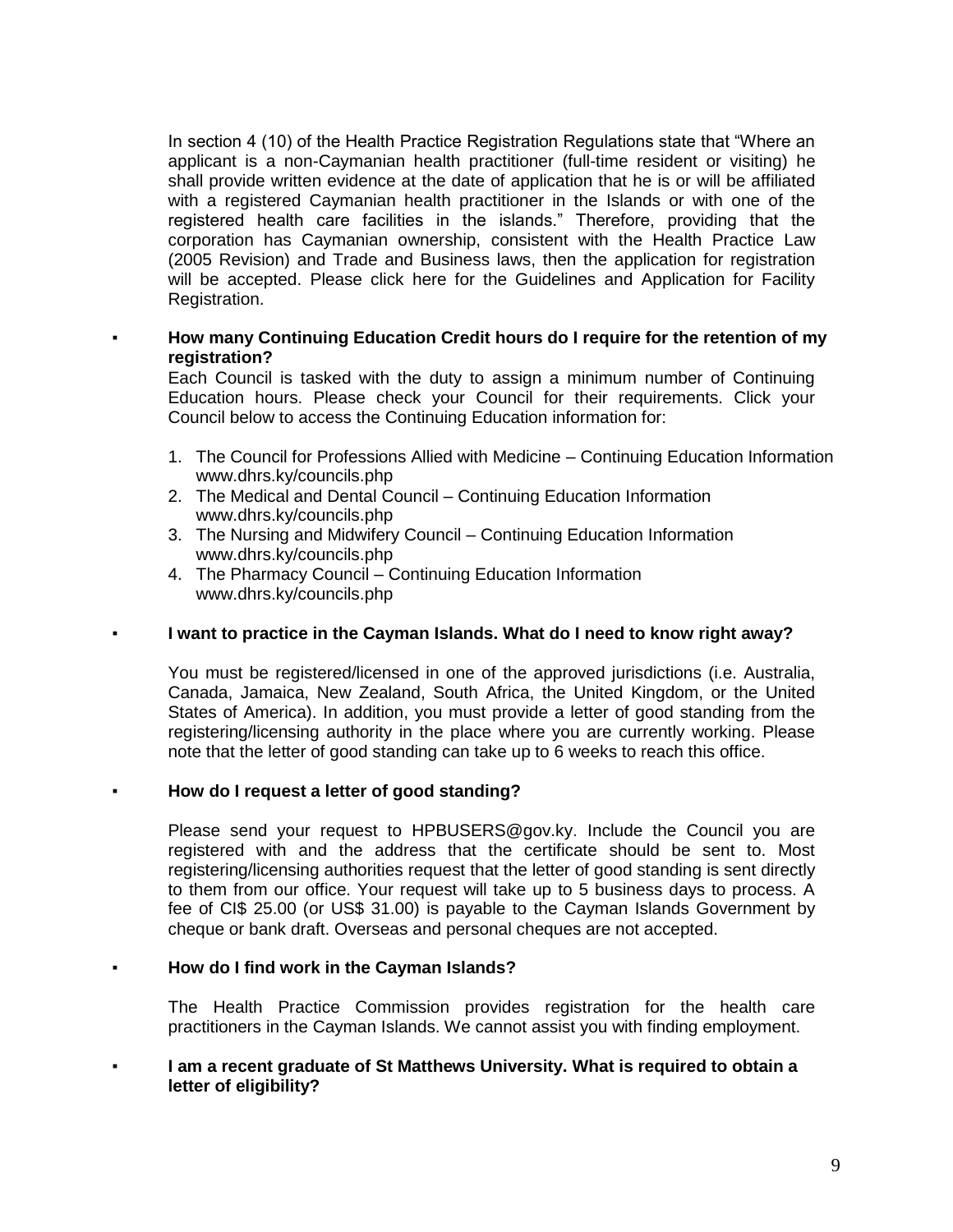The Medical and Dental Council will require a copy of your current license/registration from one of the approved jurisdictions (i.e. Australia, Canada, Jamaica, New Zealand, South Africa, the United Kingdom, or the United States [US] of America). A request letter that states you are a St Matthews graduate.

#### ▪ **What if I need the letter of eligibility in order to obtain my license?**

Some States in the US require this letter of eligibility in order to process your application for a license. In this event you are advised to register with another state that does not require a letter of eligibility from the jurisdiction that your medical school is located in.

## **Where do I send the Z-Form?**

The Texas State Board requires a Z-Form for their application process. The form should be filled in by the graduate and signed by the Permanent Secretary (or their delegate) at the Ministry of Education in the Cayman Islands www.brighterfutures.gov.ky.

#### ▪ **I have decided not to work in the Cayman Islands. Can I receive a refund on my registration fee?**

- a. The registration fee is refundable prior to the Councils review or if the Council denies registration.
- b. The registration fee is refundable if a mistake was made by the Health Practice Commission.
- c. The registration fee is not refundable once the file reaches the Council and is subsequently approved for registration.

The request for a refund of the registration fee must be made within 90 days of the date of the payment. Please note that the registration fee is unrelated to the duration of employment and is only prorated between the dates 10 October to 31 December when the upcoming renewal registration fee is due.

## **What is the Standard Health Insurance Contract 1?**

The Standard Health Insurance Contract One (SHIC 1) is the minimum contract of prescribed health care benefits established in the Health Insurance Regulations (2005 Revision) and sold by approved health insurance companies.

## ▪ **Who is responsible for providing health insurance coverage?**

Employers are responsible for providing health insurance for all of their employees, the employee's unemployed spouse and any of the employee's dependent children who reside in the Cayman Islands. The health insurance coverage must be obtained through an approved health insurance company. A self-employed person must provide their own cover with an approved health insurance company and their unemployed spouse and dependent children should also be covered.

#### ▪ **Who pays the premiums?**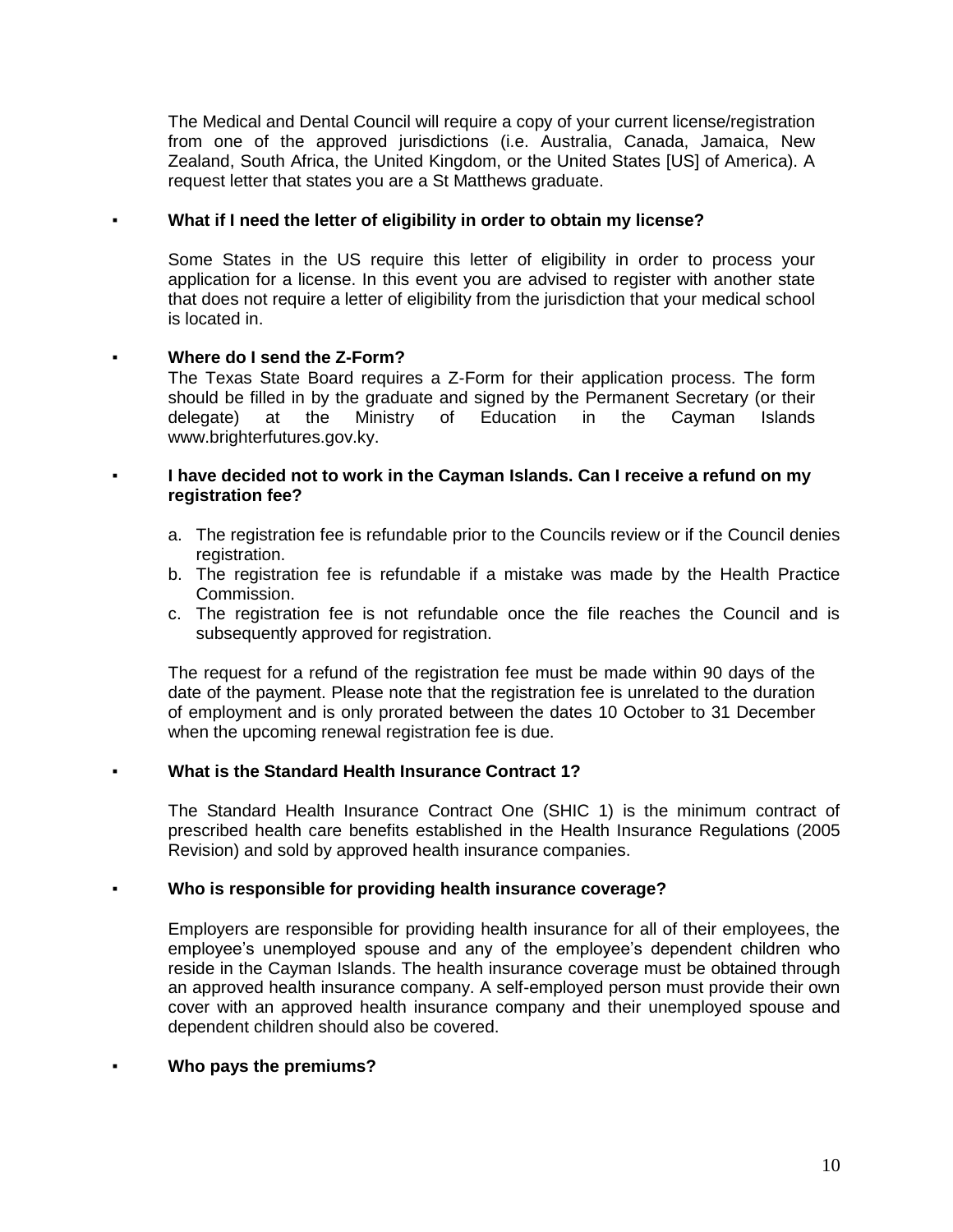The Health Insurance Law states that an employer shall be liable to pay the total cost of the premium of the Standard Health Insurance Contract One (S HIC1) but shall be entitled to recover directly from the salary, wage or other remuneration of each employee, 50% of the cost of the premium. The employer is not required to contribute to the premiums for the employee's dependent children or unemployed spouse and can deduct those amounts as arranged with the employee.

#### ▪ **What can I do if I cannot afford health insurance?**

If a person, because of limited or inadequate financial resources is unable to pay for their health care services or pay for health insurance cover, an assessment of their financial circumstances can be carried out by the Department of Children and Family Services to determine their eligibility for assistance.

#### What happens if an employee refuses the insurance coverage offered by an **employer?**

The Health Insurance Law requires that every person resident in the Cayman Islands have, at a minimum the Standard Health Insurance Contract One (SHIC 1). If an employee refuses health insurance provided by the employer, the employer should document the reasons why the employee refused the health insurance coverage and seek to verify if the employee has health insurance cover through another source. If the employer determines that the employee does not have other health insurance cover, the matter should be reported to the Health Insurance Commission.

Note: Under Section 10 (1) of the Health Insurance Law (2005 Revision) entitled "Employee to provide information to employer, every employee shall keep his employer informed of all facts related to the employer's liability under section 5(2) of the law and any change of circumstances which would affect the employer's liability under that section. An Employee who contravenes this section of the Law is liable to their employer for any expenses incurred by the employer for which he would otherwise not have been liable.

#### ▪ **If I hire a new employee, when do I have to take out health insurance coverage on that employee?**

Health Insurance coverage should be taken out immediately. An employer, within fifteen days after the commencement of an employee's employment with that employer, shall give a written statement to the employee consisting of-

- (a) the name and address of the approved insurer with whom the employee's standard health insurance contract has been effected;
- (b) the effective date of cover under the contract; and
- (c) the insurance number of the health insurance contract.

The Health Insurance Commission recommends that the employer have the employee fill out the Health Insurance Enrollment Application (HIEA) form at the time of effecting the employment contract and submit the HIEA to the approved health insurance company on the first day that the employee commences employment.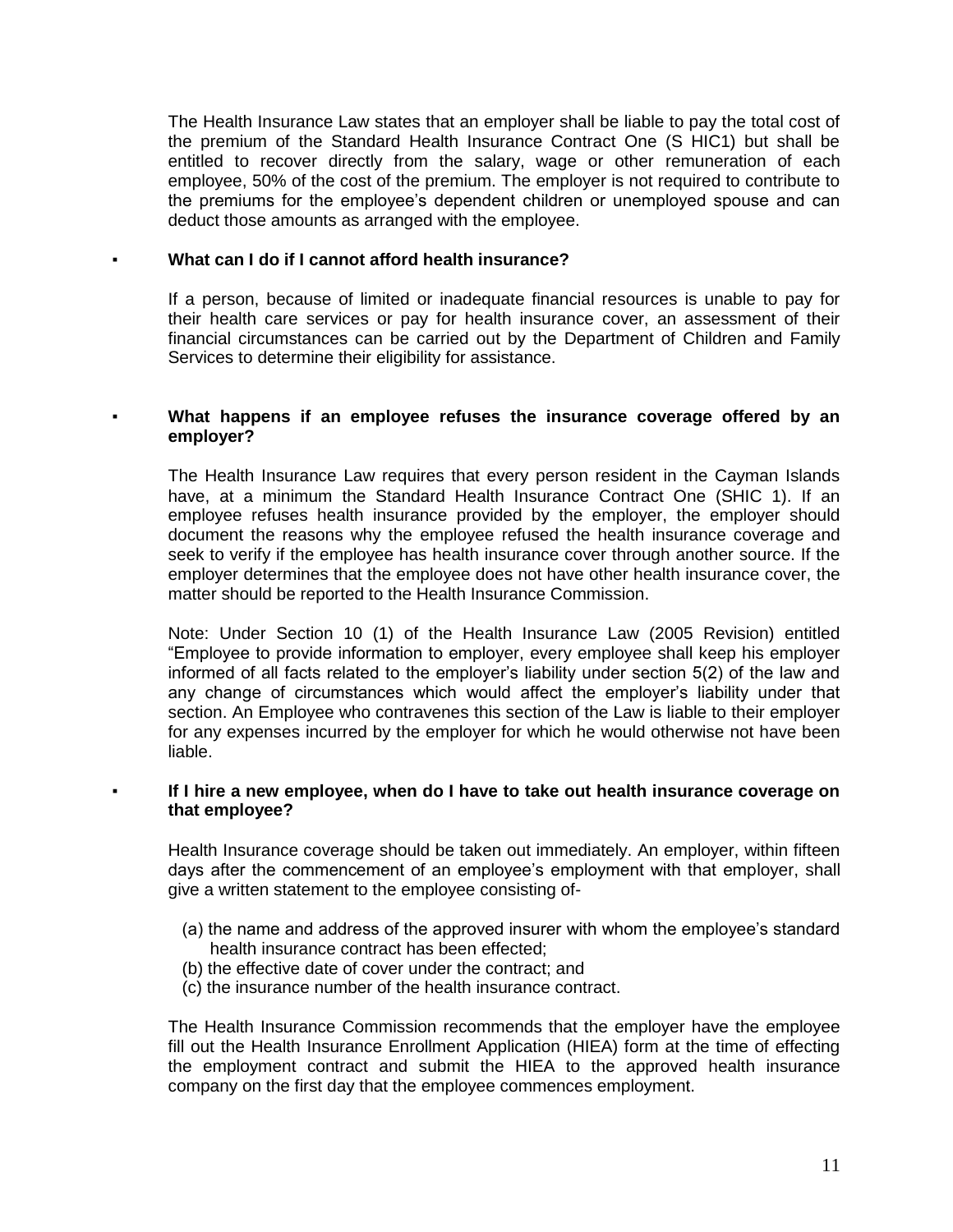#### Under the law, do I still have to pay for medical services in full and then submit my **claims to my approved insurer?**

The law makes it the responsibility of the health practitioner or the health care facility to submit claims to the approved health insurance company for payment. Patients are required to present their health insurance identification card at the time of seeking treatment and the patient will be responsible for paying any deductibles, coinsurance amounts and any charges exceeding the standard fees at the time of treatment.

## ▪ **My health insurance policy includes a deductible and coinsurance. What does this mean?**

A deductible is the initial dollar amount you must pay out-of-pocket each calendar year before an insurance company pays its share. This is usually a flat dollar amount.

Coinsurance is the share or percentage of covered expenses you must pay after you have paid the deductible. For example, your policy may pay 80% of expenses after you have paid the deductible. You would then pay the remaining 20% as coinsurance until a maximum out-of-pocket expense is reached.

#### ▪ **I am employed at two different places, who is responsible for my health insurance coverage?**

If a person is employed by more than one employer, then insurance must be effected on his behalf by his principal employer. Where a person is employed by two or more employers, the principal employer of that person shall be deemed to the employer who employs that person for the most hours each week. Where each employer employs him for a similar amount of hours a week, the principal employer shall be that employer which first retained the services of the employee.

## **What happens if a person is refused coverage?**

If a person is refused health insurance coverage by two or more approved insurers, that person becomes an uninsurable person under the law. That person may then make an application for coverage with the Cayman Islands National Insurance Company (CINICO), an independent government-owned health insurance company, established to provide health insurance for those persons unable to obtain coverage either for health reasons or financial reasons. This person is still encouraged to seek coverage wherever possible to re-apply with their employer's group plan, if eligible, at a later date (for example: if a person is denied coverage due to being overweight and the extra weight is lost and kept off, the employee may usually reapply after a prescribed period of time).

#### ▪ **What happens to my health insurance coverage upon termination of employment**?

Your health insurance coverage terminates on the first day of the month following the date of termination of employment. If you remain resident in the Cayman Islands and if you do not become insured under any other employer, upon your request to your former employer, your coverage can continue for a period of three (3) months. In these circumstances, the employee will be responsible for the full amount of the premium. It is recommended that arrangements be made with your employer for payment of the premiums at the time of the termination of employment.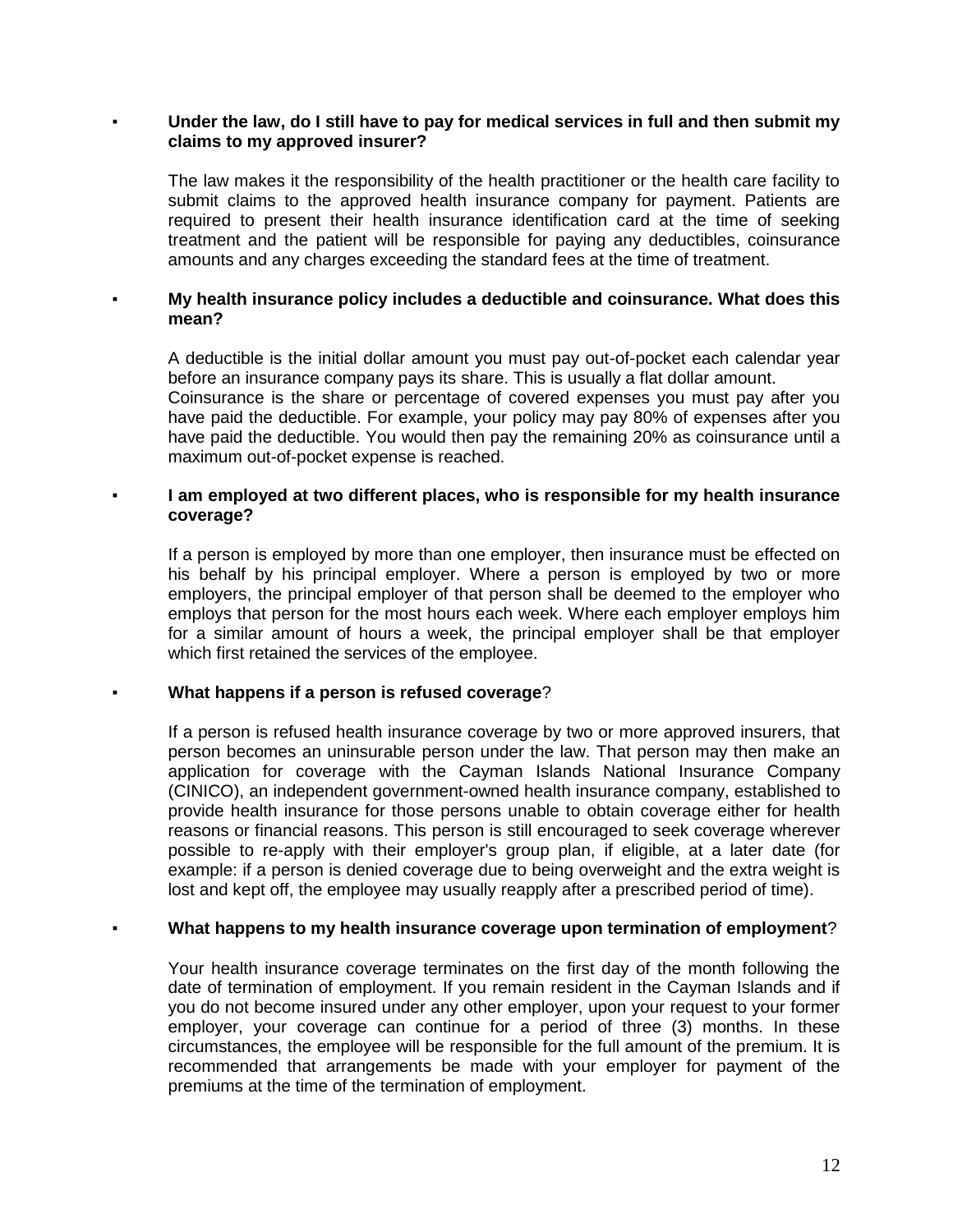#### ▪ **How much time do Healthcare facilities and doctors have to file a claim**?

The law stipulates that health care providers and health care facilities must submit claims to the approved insurer within 180 days of the date of treatment. If the claim is not submitted within this 180 day time frame, the health care provider may be denied payment by the approved insurer and the provider cannot seek payment from the patient. The same time frame applies to individuals filing a claim on their own behalf.

## **STRATEGIC MANAGEMENT**

Administering the authority's operations at the organisational level; developing business plans and corporate policy; setting long-term goals and objectives; evaluating the agency's overall performance and progress towards established targets; managing programs to improve business processes and ensure consistent service delivery; preparing or revising laws and other regulatory instruments that affect the authority's functions and responsibilities; obtaining legal advice from external sources.

#### **DHRS Laws & Regulations**

The Department of Health Regulatory Services carries out its functions under the following laws and regulations:

- **Health Insurance Law, (2011 Revision).**
- **Health Insurance Regulations, (2005 Revision)**
- **E** Health Insurance Commission Law, (2010 Revision)
- Health Insurance (Amendment) Law, 2012
- **Health Insurance (Amendment) Regulations, 2012**
- **Health Practice Law (2005 Revision)**
- **Health Practice Regulations (2005 Revision)**
- Pharmacy Law, 1979

#### **FINANCE & ADMINISTRATION**

This involves administering the Department of Health Regulatory Services' internal functions and managing its resources efficiently and effectively as well as the management of monetary resources; material resources; human resources; information resources; and relationships with clients, the public and other government agencies.

#### **Financial management**

Documents relating to the administration of the Department of Health Regulatory Services' monetary resources – including projected and actual income and expenditure; tendering; procurement; and contracts.

**Public Finance & Management Law, 2005** 

Copies of the above document can be obtained from the Legislative Assembly.

#### **Administration**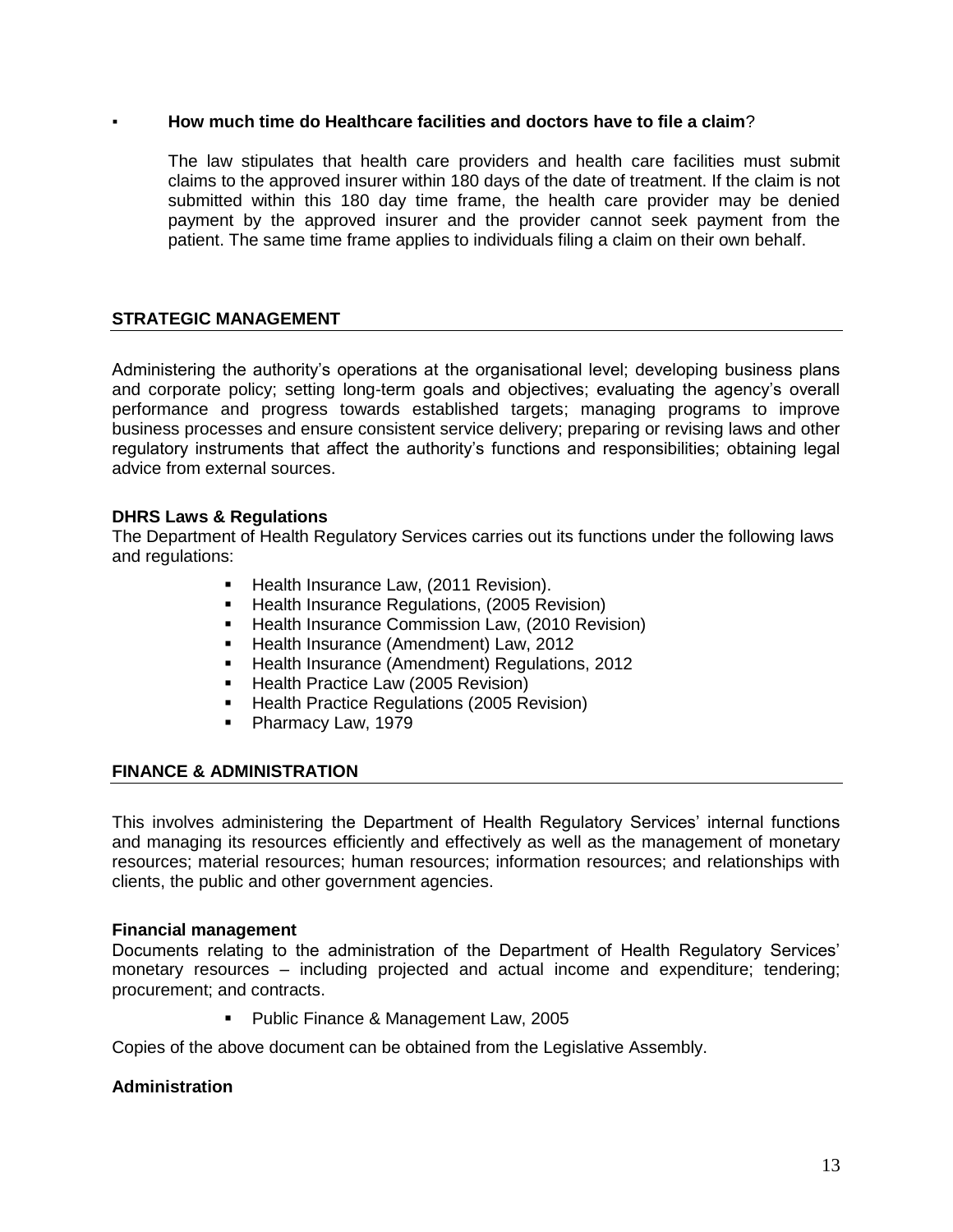Documents relating to other administrative functions carried out within our authority – including buildings, equipment & vehicles; communications; human resources; information & technology management.

- **Public Service Management Law, 2007\***
- **Freedom of Information Law, 2007\***
- **National Archive & Public Records Law, 2007\***
- **Health Insurance Commission Law, 2003**
- **Health Insurance Law, (2005 Revision)**
- **Health Insurance Regulations, (2005 Revision)**
- **Health Insurance (Amendment) Law, 2010**
- Health Practice Law, (2005 Revision)
- **Health Practice Regulations, (2005 Revision)**

Copies of these laws may be obtained from the Legislative Assembly. All other laws listed above may be obtained from the DHRS website [www.dhrs.ky.](http://www.dhrs.ky/)

## **POLICIES & PROCEDURES**

- Audit & Inspection Policy
- **Complaint Resolution Policy**
- **Filing Policy**
- **Mail and Other Correspondence Policy**
- **Internal Complaint Policy**
- **Incoming FOI Request Policy**

The Department of Health Regulatory Services' policies and procedures can be obtained upon your request to the Information Manager.

## **DECISIONS & RECOMMENDATIONS**

Information about proposals, resolutions, assessments and results, including decision-making processes.

• Minutes of meetings

Copies of minutes may be obtained from the Information Manager when you make a FOI request. Please note that minutes of meetings may contain exempt matter that cannot be released. However applicants may still make their request and the Information Manager will make a formal decision as to whether the information can be released.

## **LISTS & REGISTERS**

Information held in registers required by law and other lists or registers relating to the functions of the authority.

**List of registered practitioners\***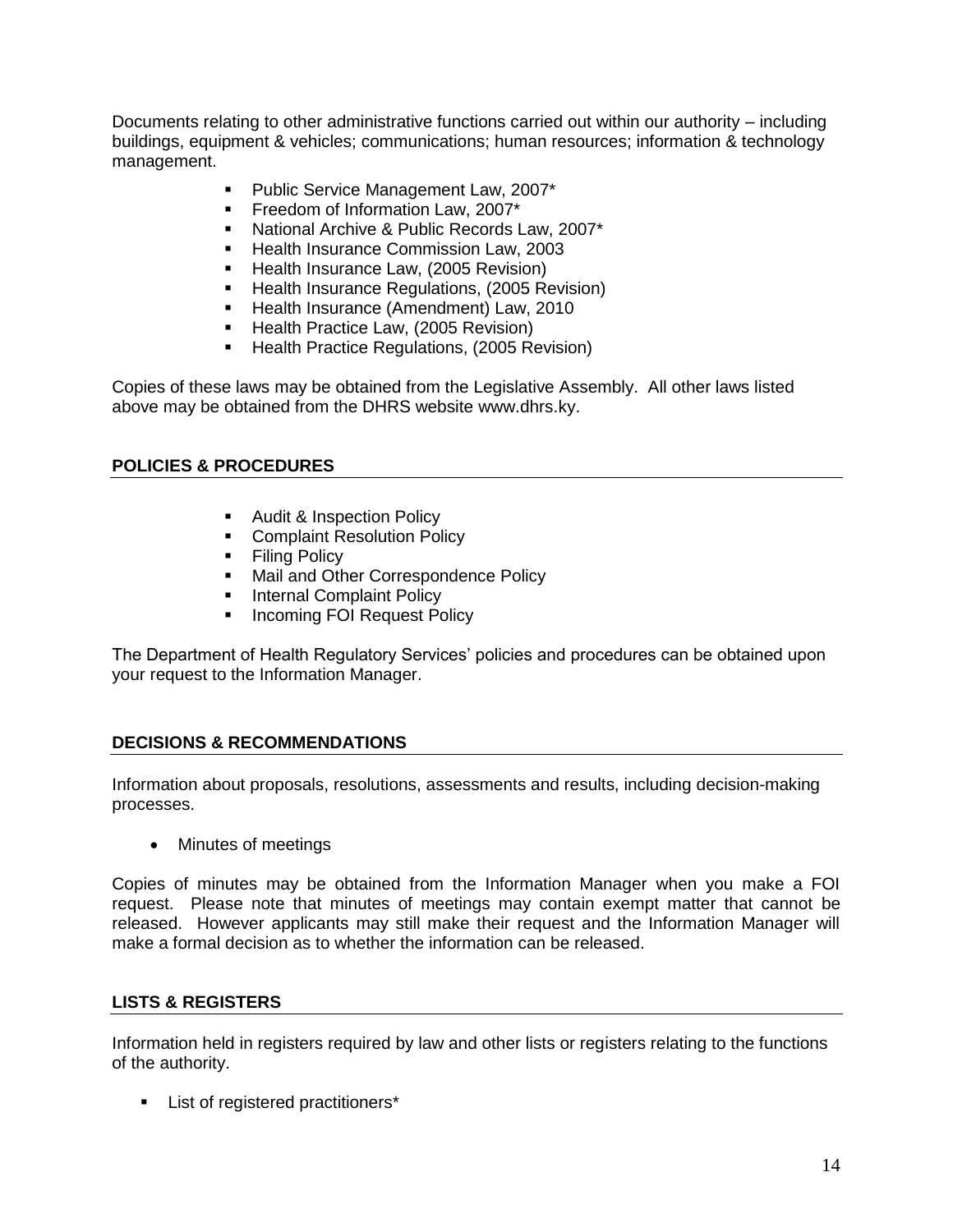• The FOI Disclosure Log (can be found at http://www.dhrs.ky/foi.php)

\*The official list of registered practitioners in the Cayman Islands can be obtained for a fee from the Department of Health Regulatory Services.

**FORMS –** All forms can be obtained from our website at [www.dhrs.ky](http://www.dhrs.ky/) , or by visiting our office at the Government Administration Building, 133 Elgin Avenue.

## **MEDICAL and DENTAL COUNCIL (MDC)**

## *New Applicants*

- 1. MDC [Registration Application Form](http://www.dhrs.ky/docs/MDC%20-%20Registration%20Application.doc)
- 2. MDC [Registration Guidelines](http://www.dhrs.ky/docs/MDC%20-%20Registration%20Guidelines.doc)

## *Renewal / Retention Registration*

- 1. MDC [Registration Renewal Form](http://www.dhrs.ky/docs/MDC%20-%20Registration%20Renewal.doc)
- 2. MDC [Administration Form](http://www.dhrs.ky/docs/MDC%20-%20Admin%20Form.doc)
- 3. MDC [Continuing Education Form](http://www.dhrs.ky/docs/MDC%20-%20Continuing%20Education%20Record.doc)

## **NURSING and MIDWIFERY COUNCIL (NMC)**

## *New Applicants*

- 1. NMC [Registration Application Form](http://www.dhrs.ky/docs/NMC%20-%20Registration%20Application.doc)
- 2. NMC [Registration Guidelines](http://www.dhrs.ky/docs/NMC%20-%20Registration%20Guidelines.doc)

## *Renewal / Retention Registration*

- 1. NMC [Registration Renewal Form](http://www.dhrs.ky/docs/NMC%20-%20Registration%20Renewal.doc)
- 2. NMC [Administration Form](http://www.dhrs.ky/docs/NMC%20-%20Admin%20Form.doc)
- 3. NMC [Continuing Education Form](http://www.dhrs.ky/docs/Nursing%20&%20Midwifery%20Council%20-%20Continuing%20Nursing%20Education%20Summary%20Form.pdf)

## **PHARMACY COUNCIL (PC)**

## *New Applicants*

- 1. PC [Registration Application Form](http://www.dhrs.ky/docs/PC%20-%20Registration%20Application.doc)
- 2. PC [Registration Guidelines](http://www.dhrs.ky/docs/PC%20-%20Registration%20Guidelines.doc)

## *Renewal / Retention Registration*

- 1. PC [Registration Renewal Form](http://www.dhrs.ky/docs/PC%20-%20Registration%20Renewal.doc)
- 2. PC [Administration Form](http://www.dhrs.ky/docs/PC%20-%20Admin%20Form.doc)
- 3. PC [Continuing Education Form](http://www.dhrs.ky/docs/PC%20-%20Continuing%20Education%20Record.doc)

## **COUNCIL for PROFESSIONS ALLIED with MEDICINE (CPAM)**

## *New Applicants*

- 1. CPAM [Registration Application Form](http://www.dhrs.ky/docs/CPAM%20-%20Registration%20Application.doc)
- 2. CPAM [Registration Guidelines](http://www.dhrs.ky/docs/CPAM%20-%20Registration%20Guidelines.doc)

## *Renewal / Retention Registration*

1. CPAM - [Registration Renewal Form](http://www.dhrs.ky/docs/CPAM%20-%20Registration%20Renewal.doc)